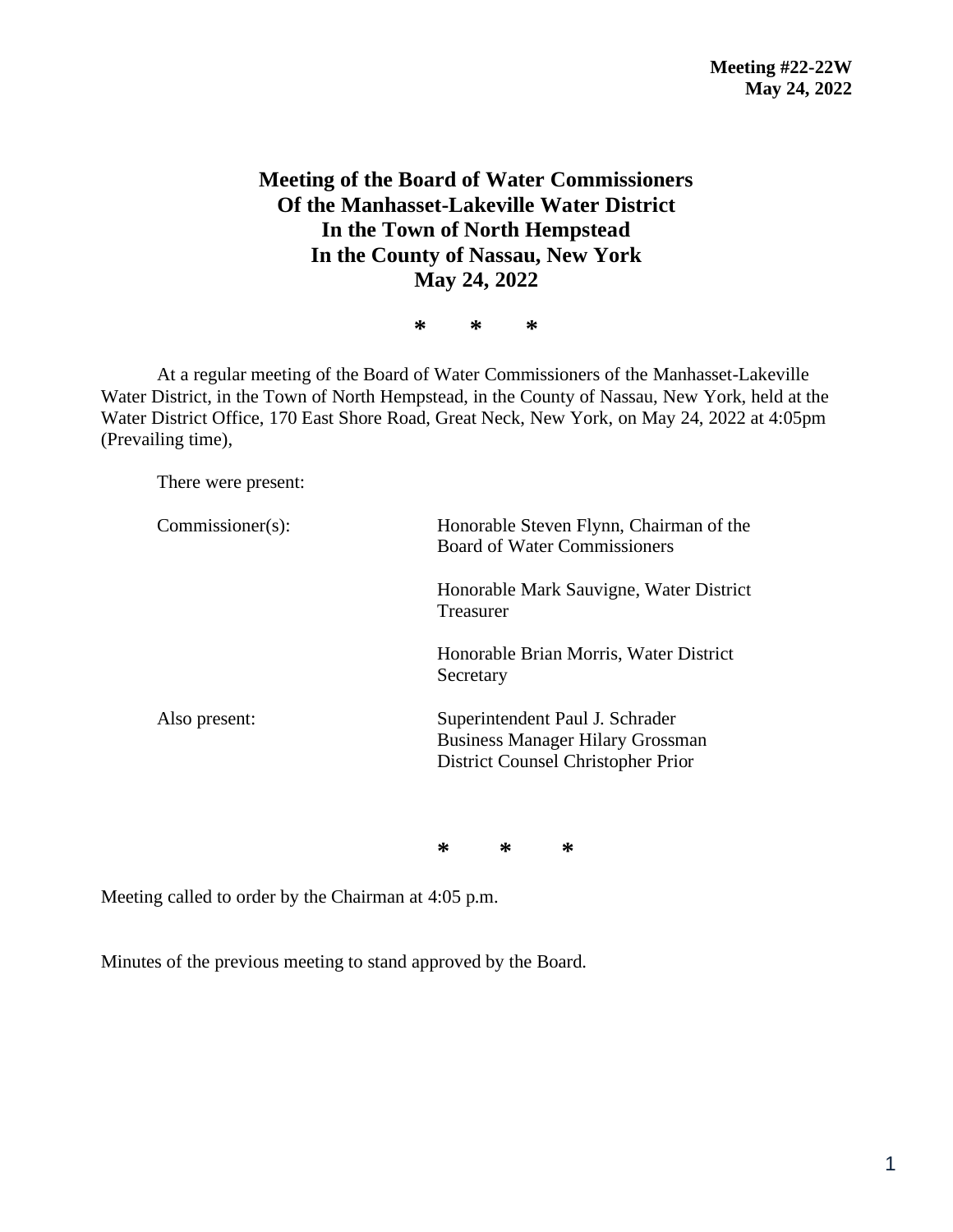Superintendent Schrader provided documentation with the activities of the Water District for the current week. General discussions were held relating to the operation of the District as follows. Discussions were held on each project.

| <b>Munsey Tank</b>            | Village of Flower Hill subdivision application next.                          |  |  |
|-------------------------------|-------------------------------------------------------------------------------|--|--|
| Vepo Crossconnex              | 975 tests YTD                                                                 |  |  |
| Shelter Rock #1 and #2        | May 17, 2022 Notice to proceed, 390 days to complete                          |  |  |
| Searingtown                   | AOP in design. GAC vessels on order from TIGG.                                |  |  |
| 251 Searingtown (Toll Bros)   | Letter requesting additional funding. Bid date was April 19, 2022. 45 days on |  |  |
|                               | June 4, 2022. New dome leaks. Customer complaints on dome.                    |  |  |
| <b>IU Willets</b>             | Waiting on POC/IOC/PFAS sample results.                                       |  |  |
| T-Mobile                      | Latest draft was acceptable. Allows for coatings inspection.                  |  |  |
| <b>Continental Water Main</b> | Araz to file for permit? Change Order?                                        |  |  |
| Eden Well Rehabilitation      | Waiting on POC/IOC/PFAS sample results.                                       |  |  |
| Spruce Pond Well              | SPHOA reviewing proposed form of easement. Prior                              |  |  |
| Jayson, Nassau, & Tobin       | Engineering underway.                                                         |  |  |
| <b>Water Mains</b>            |                                                                               |  |  |
| <b>Water Servicer Trainee</b> | Awaiting NCCSC approval applicant.                                            |  |  |
| <b>AWOR</b>                   | Mailed. Finishing up source water supplement.                                 |  |  |
| Retirement Incentive          | Dental and Optical                                                            |  |  |
| <b>Tank Maintenance RFP</b>   | Advertisement on May 19, 2022. RFP's due back June 28, 2022                   |  |  |
|                               |                                                                               |  |  |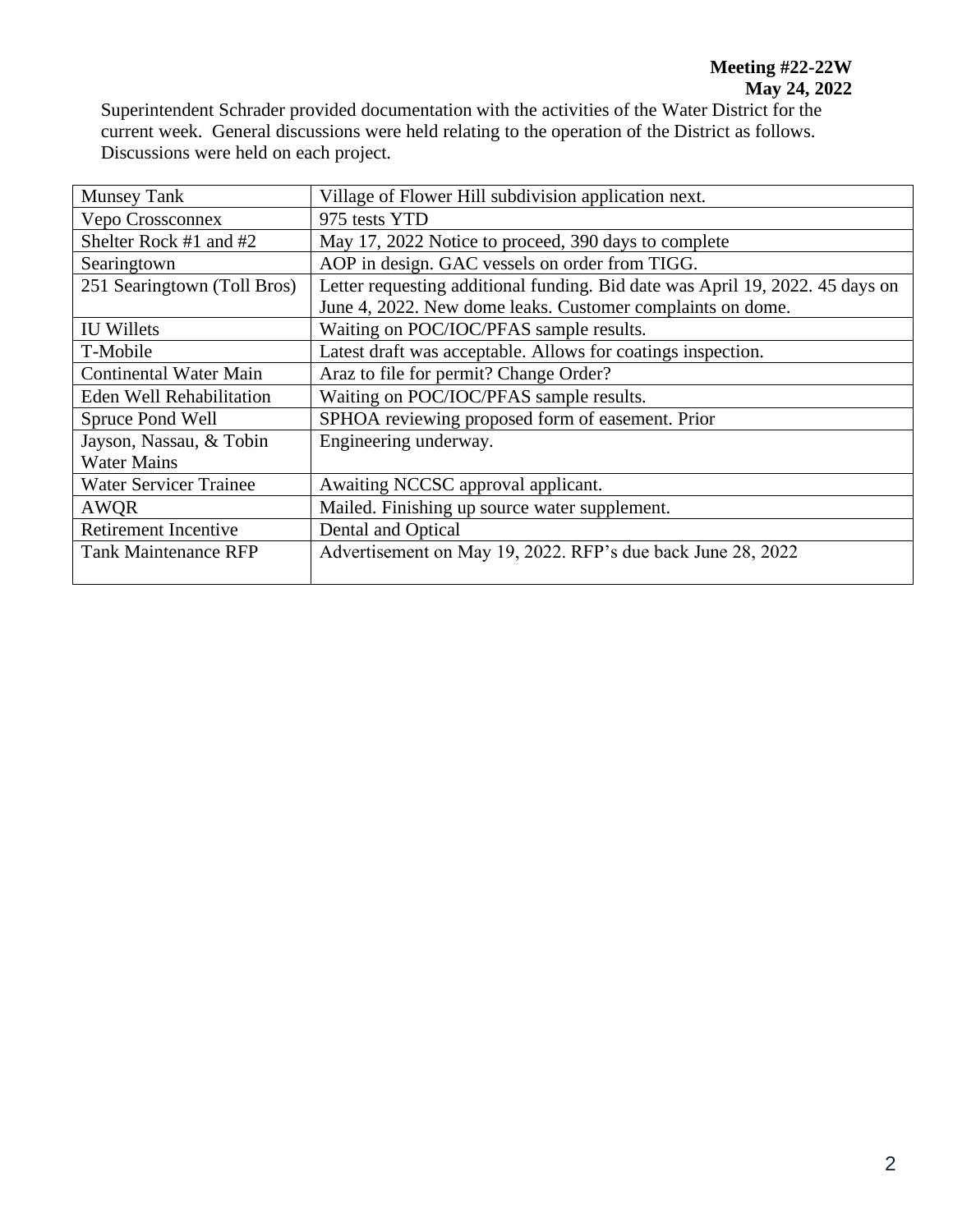## **Meeting #22-22W May 24, 2022 RESOLUTION OF THE MANHASSET-LAKEVILLE WATER DISTRICT RELATING TO APPROVAL OF CHECKS ORGANIZATION NUMBER 1**

To the Treasurer:

 I certify that the vouchers on the submitted check register were audited by the Board of Commissioners of the Manhasset-Lakeville WATER District on 5/24/22 and are allowed in the amounts shown. You are hereby authorized and directed to pay to each of the claimants the amount indicated on the opposite of his name.

Commissioner Morris Date: 5/24/22 Manhasset-Lakeville Water District

Commissioner Sauvigne proposed the following motion, seconded by Commissioner Flynn

 WHEREAS the purchases for goods and services identified and presented to the Board of Commissioners this date, 5/24/22, have been found to be properly acknowledged as received or due, and have been audited according to the tenets of Town Law §176 (4a) and in compliance with the Procurement Policy of the Manhasset-Lakeville WATER District and,

 WHEREAS, the audit of claims by the Board of Commissioners is a deliberate process to determine that the proposed payment is proper and just and satisfies the following criteria:

The proposed payment is for a valid and legal purpose. The obligation was incurred by an authorized official. The goods or commodities for which payment is claimed were actually rendered. The obligation does not exceed the available appropriation. The claim is in proper form; it is mathematically correct; it meets legal requirements; it does not include any charges for taxes from which the organization is exempt; it includes discounts to which the organization is entitled it does not include charges previously claimed and paid; and it is in agreement with an attached invoice.

NOW, THEREFORE, it is hereby

 RESOLVED to approve payment to the vendors identified on Check Number 11576 Thru Check Number 11591 this date.

 The adoption of the foregoing Resolution (#W117-22) was duly put to a vote on roll call, which resulted as follows:

Ayes: Commissioner Morris, Commissioner Sauvigne, Commissioner Flynn Nays: None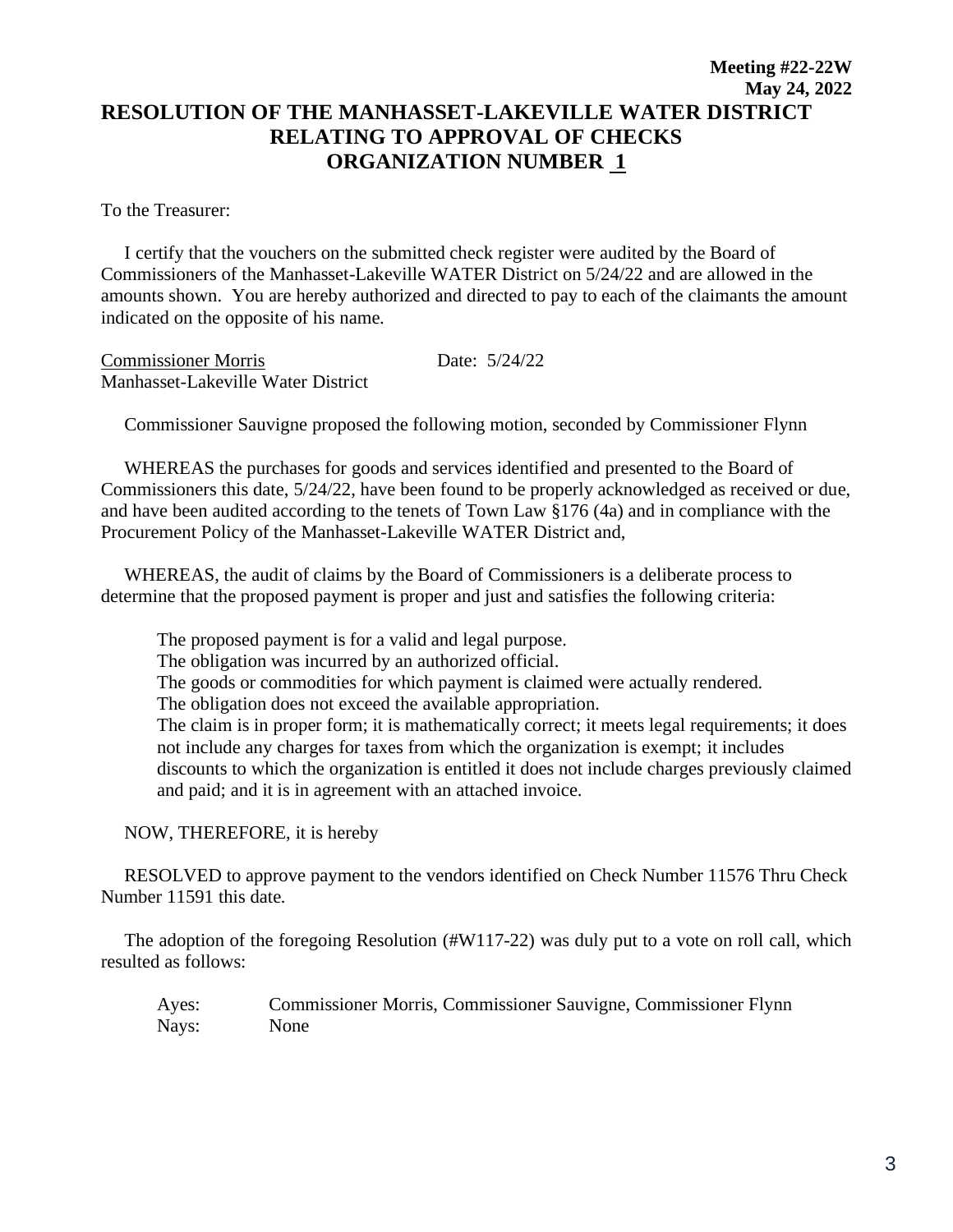Commissioner Flynn made a motion to go into an Executive Session at 4:15 pm. All in favor.

The adoption of the foregoing Resolution (#W118-22) was duly put to a vote on roll call, which resulted as follows:

Ayes: Commissioner Flynn, Commissioner Sauvigne, Commissioner Morris Nays: None

Commissioner Flynn made motion that the Board terminate the Executive Session and return to regular session at 4:30 pm. Potential Litigation. No action taken.

The adoption of the foregoing Resolution (#W119-22) was duly put to a vote on roll call, which resulted as follows:

Ayes: Commissioner Flynn, Commissioner Sauvigne, Commissioner Morris Nays: None

## **RESOLUTION OF THE MANHASSET-LAKEVILLE WATER DISTRICT RELATING TO APPROVAL OF EXPENDITURES**

Commissioner Morris proposed the following motion, seconded by Commissioner Sauvigne

WHEREAS, the purchase of goods and services identified and presented to the Board of Commissioners this date, 5/24/2022 have been found to be properly acknowledged as requested expenditures, according to the Procurement Policy of the Manhasset-Lakeville Water District,

NOW, THEREFORE, it is hereby

RESOLVED to approve purchase to the vendors identified on Board of Commissioners Expenditure Request form submitted to the Board by the Superintendent as follows:

| VENDOR       | <b>DESCRIPTION</b>           | <b>AMOUNT</b> | <b>BUDGET</b> | <b>PURCHASE</b> |
|--------------|------------------------------|---------------|---------------|-----------------|
|              |                              |               | <b>NUMBER</b> | <b>SUPPORT</b>  |
| <b>NCDOH</b> | <b>Shelter Rock AOP Plan</b> | \$14,450.00   | <b>BOND</b>   |                 |
|              | Request                      |               |               |                 |
| <b>NCDOH</b> | Spruce Ponds GAC Plan        | \$5,250.00    | 8310.451.0    | EP              |
|              | Review                       |               |               |                 |
|              | TOT. AMT. REQ.               | \$19,700.00   |               |                 |
|              |                              |               |               |                 |

## Approval of Expenditures:

The adoption of the foregoing Resolution (#W120-22) was duly put to a vote on roll call, which resulted as follows: